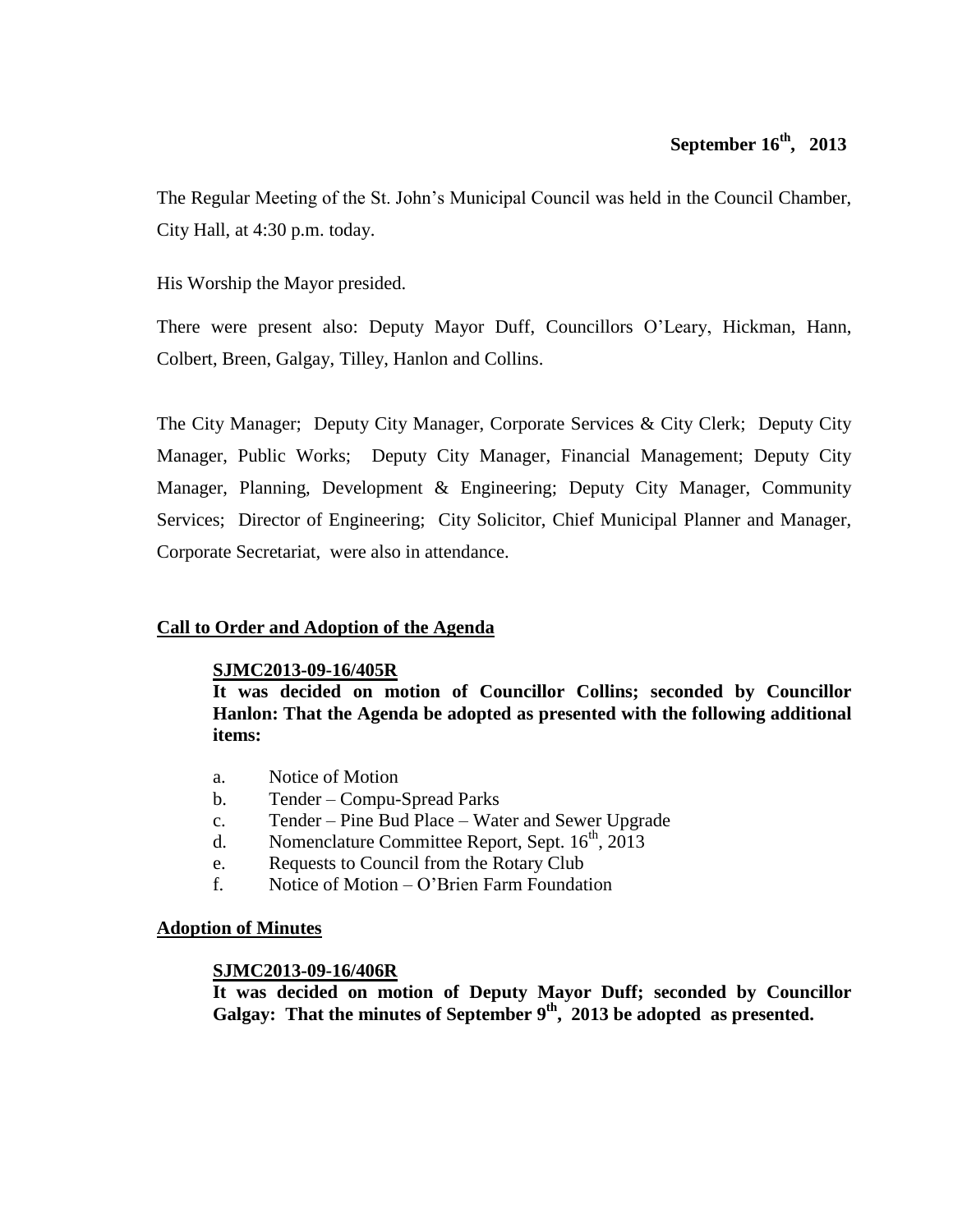## **Notices Published**

**1. A Discretionary Use Application** has been submitted requesting permission to construct a Single Detached Dwelling at **civic number 14 Henry Street** to create a one unit Single-Detached Infill dwelling. One off-street parking space will be provided. **(Ward 2)**

## **One (1) submission**

## **SJMC2013-09-16/407R**

**It was moved by Councillor Hann; seconded by Councillor Hickman: That the application be approved.**

### **The motion being put was unanimously carried.**

2. **Discretionary Use Application** has been submitted requesting permission to occupy **civic number 515 Back Line Road** as a Home Occupation for an Esthetics Spa. The proposed business will offer esthetic services such as manicures, pedicures, waxing and massage. It will occupy a floor area of approximately  $8.8 \text{ m}^2$  and will operate Monday to Saturday, 9 a.m. to 7 p.m., one client per session, by appointment only. Each session is approximately one to two hours long, with a maximum of five sessions per day. On-site parking is available for the business. The applicant is the sole employee. **(Ward 5)**

### **One (1) Submission**

## **SJMC2013-09-16/408R**

**It was moved by Councillor Hann; seconded by Councillor Hickman: That the application be approved.**

### **The motion being put was unanimously carried.**

**3. A Discretionary Use Application** has been submitted requesting permission to occupy a portion of **civic number 300 LeMarchant Road** as a Home Occupation for an Internal Medicine and Kidney Disease Clinic. The proposed business will occupy a floor area of approximately 14.5  $m^2$  and will operate Monday to Friday, 9 a.m. to 5 p.m., one patient per appointment, and is by appointment only. Each appointment is approximately one hour or less, with a maximum of 10 patients per day. Two on-site parking spaces are available for the business. The applicant is the sole employee. **(Ward 2)**

### **SJMC2013-09-16/409R**

**It was moved by Councillor Hann; seconded by Councillor Hickman: That the application be approved.**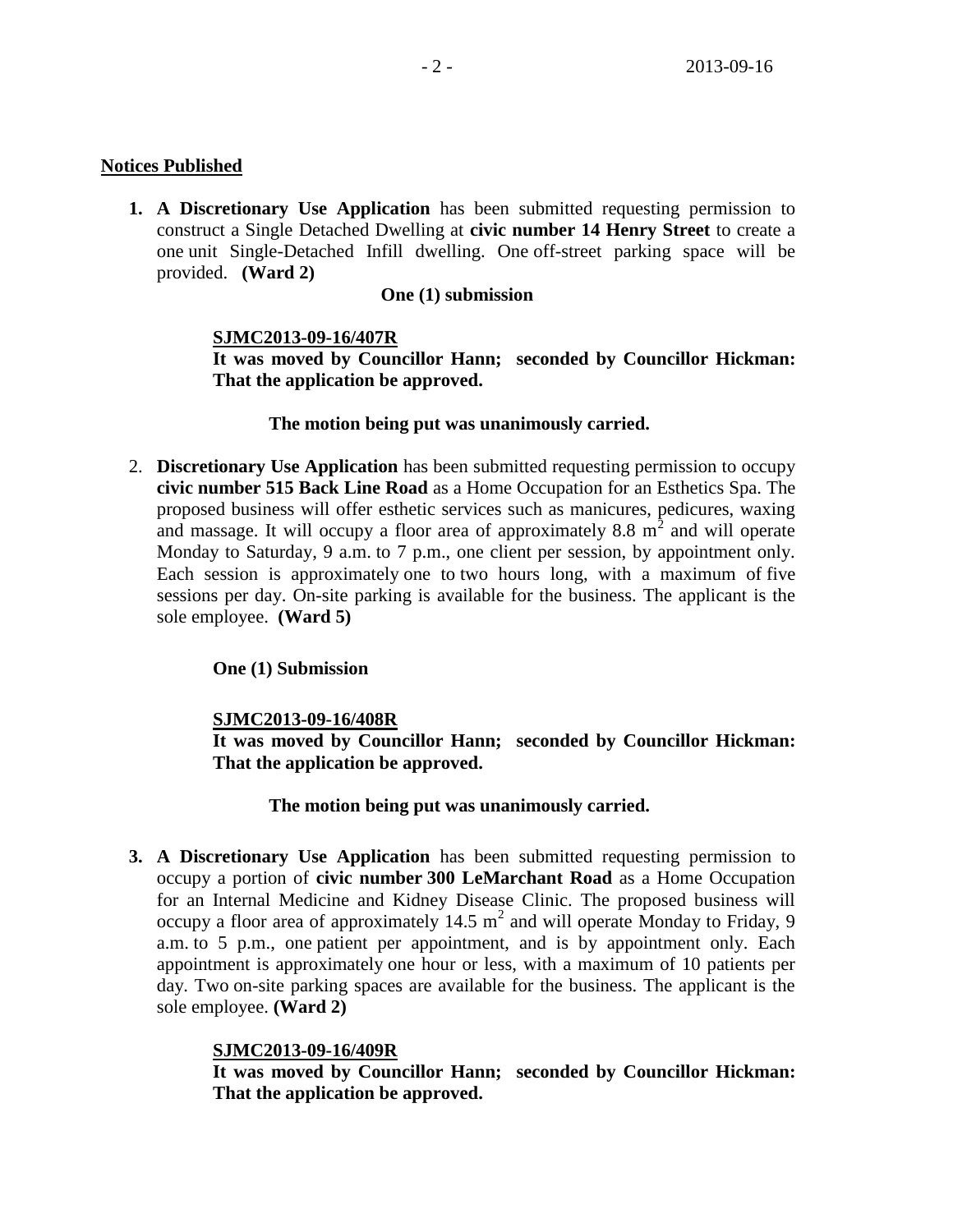### **The motion being put was unanimously carried.**

### **Committee Reports**

### **Planning Committee Report dated September 11, 2013**

Council considered the following Planning Committee Report dated September 11, 2013:

| In Attendance: | Councillor Tom Hann, Chairperson                                                                                                  |  |  |  |
|----------------|-----------------------------------------------------------------------------------------------------------------------------------|--|--|--|
|                | Deputy Mayor Shannie Duff                                                                                                         |  |  |  |
|                | Councillor Sheilagh O'Leary<br><b>Councillor Sandy Hickman</b><br><b>Councillor Bruce Tilley</b><br><b>Councillor Danny Breen</b> |  |  |  |
|                |                                                                                                                                   |  |  |  |
|                |                                                                                                                                   |  |  |  |
|                |                                                                                                                                   |  |  |  |
|                | Robert Smart, City Manager<br>Dave Blackmore, Deputy City Manager, PDE                                                            |  |  |  |
|                |                                                                                                                                   |  |  |  |
|                | Jason Sinyard, Director, Planning and Development                                                                                 |  |  |  |
|                | Brendan O'Connell, Director, Engineering                                                                                          |  |  |  |
|                | Lynnann Winsor, Director, Water & Wastewater                                                                                      |  |  |  |
|                | Lindsay Lyghtle-Brushett, Planner                                                                                                 |  |  |  |
|                | <b>Judy Powell, Metrobus</b>                                                                                                      |  |  |  |
|                | Sandy Abbott, Recording Secretary                                                                                                 |  |  |  |
|                |                                                                                                                                   |  |  |  |

The following matters were considered by the Planning and Housing Committee at its meeting held on September 11, 2013. A staff report is attached for Council's information.

**1. Department of Planning File Number: B-17-L.7 / 13-00131 Proposed Rezoning from the Institutional (INST) Zone to the Residential Kenmount (RK) Zone Ladysmith Drive, East Side Applicant: 11368 NL Ltd. (Ward 4)**

The applicant has submitted an application to rezone part of a property situated on the east side of Ladysmith Drive. The subject property is zoned Institutional (INST). The purpose is to rezone the subject property to the Residential Kenmount (RK) Zone. A Municipal Plan amendment would be required for this application.

*The Committee recommends rejection as it is premature, and any change in the zoning in that area is deferred until the Municipal Plan Review is completed.* 

**2. Siting of Wireless Facilities (Telecommunication or Cellphone Towers) Draft Siting Protocol**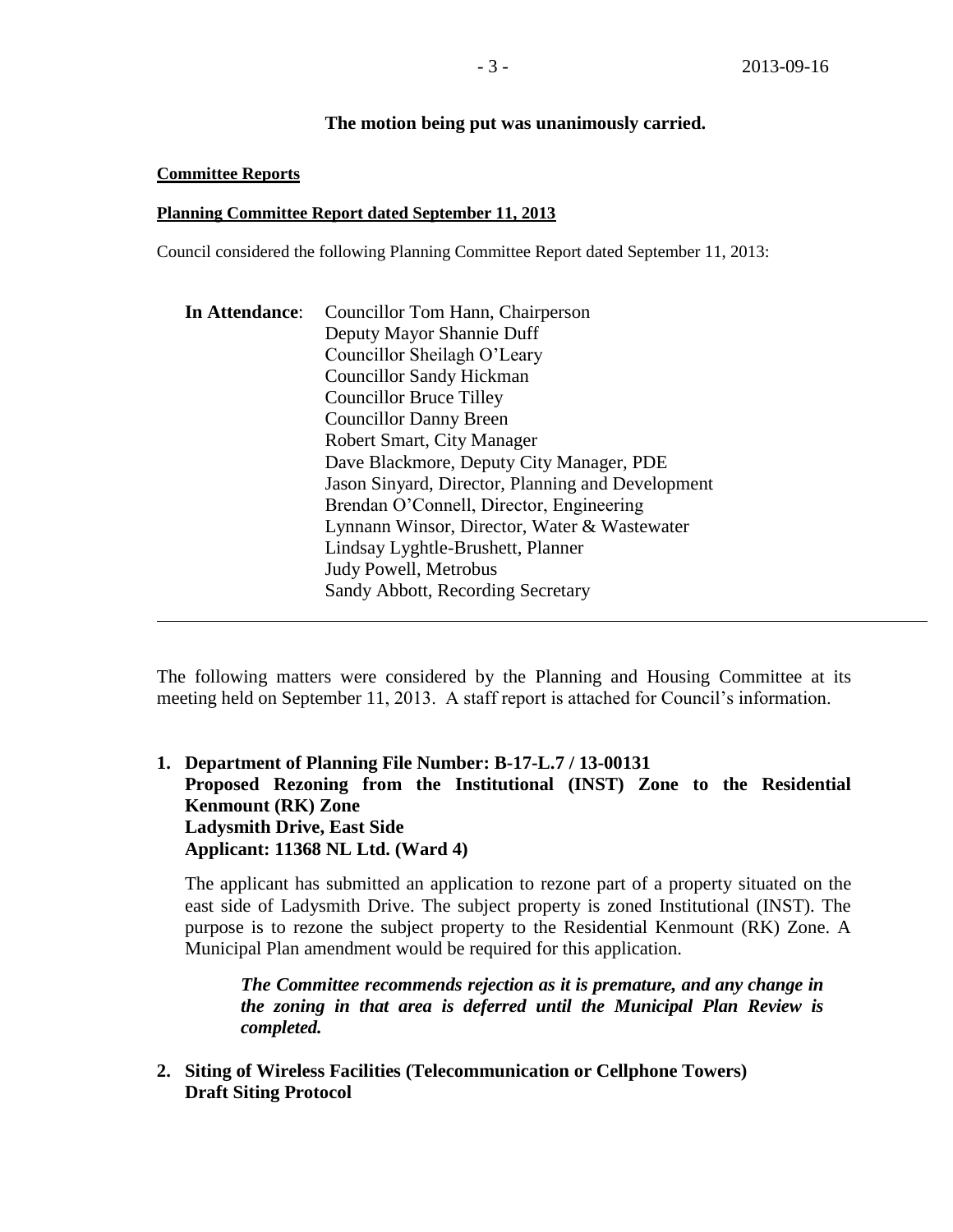The matter of a siting protocol has been discussed at the Development Committee and the Planning and Housing Committee. This latest draft (attached) is referred for consideration.

*The Committee recommends that the Draft Siting Protocol be recommended to Council for approval at its next regular meeting.*

## **3. Department of Planning File Number: B-17-M.19 / 13-00109 Proposed Text Amendment to allow residential uses on the ground floor within the Commercial Office (CO) Zone, on a discretionary basis 53 and 67 Margaret's Place Applicant: 66459 Newfoundland and Labrador Ltd.**

Newfoundland and Labrador Ltd. Has submitted an application to redevelop the property located on 53 and 67 Margaret's Place in St. John's. The application is to allow residential uses on the ground floor within the Commercial Office (CO) Zone, on a discretionary basis.

### *The Committee recommends approval of the application by Council.*

 *(Original Signed)*

Jason Sinyard Director, Planning and Development

\_\_\_\_\_\_\_\_\_\_\_\_\_\_\_\_\_\_\_\_\_\_\_\_\_\_\_

### **SJMC2013-09-16/410R**

**Regarding Item # 2 – Siting of Wireless Facilities, it was moved by Councillor Hann; seconded by Councillor Tilley: That the Draft Siting Protocol be adopted as presented, that it be referred to a public meeting; that staff meet with Industry Canada and representatives of the telecom industry, and further, that staff be directed to begin reviewing applications using this protocol, until such time as the amendments dealing with the classification of wireless facilities, and in which zones they are discretionary, have been made. These would be brought forward to Council at a future date for consideration.**

Discussion ensued during which members of Council accepted a friendly amendment by Councillor Tilley to the motion as follows:

Council would favour locations which are not in a Residential Zone or an Apartment Zone, and at least **200 m** from a Residential zone, an Apartment zone, a school property, or a recreational facility.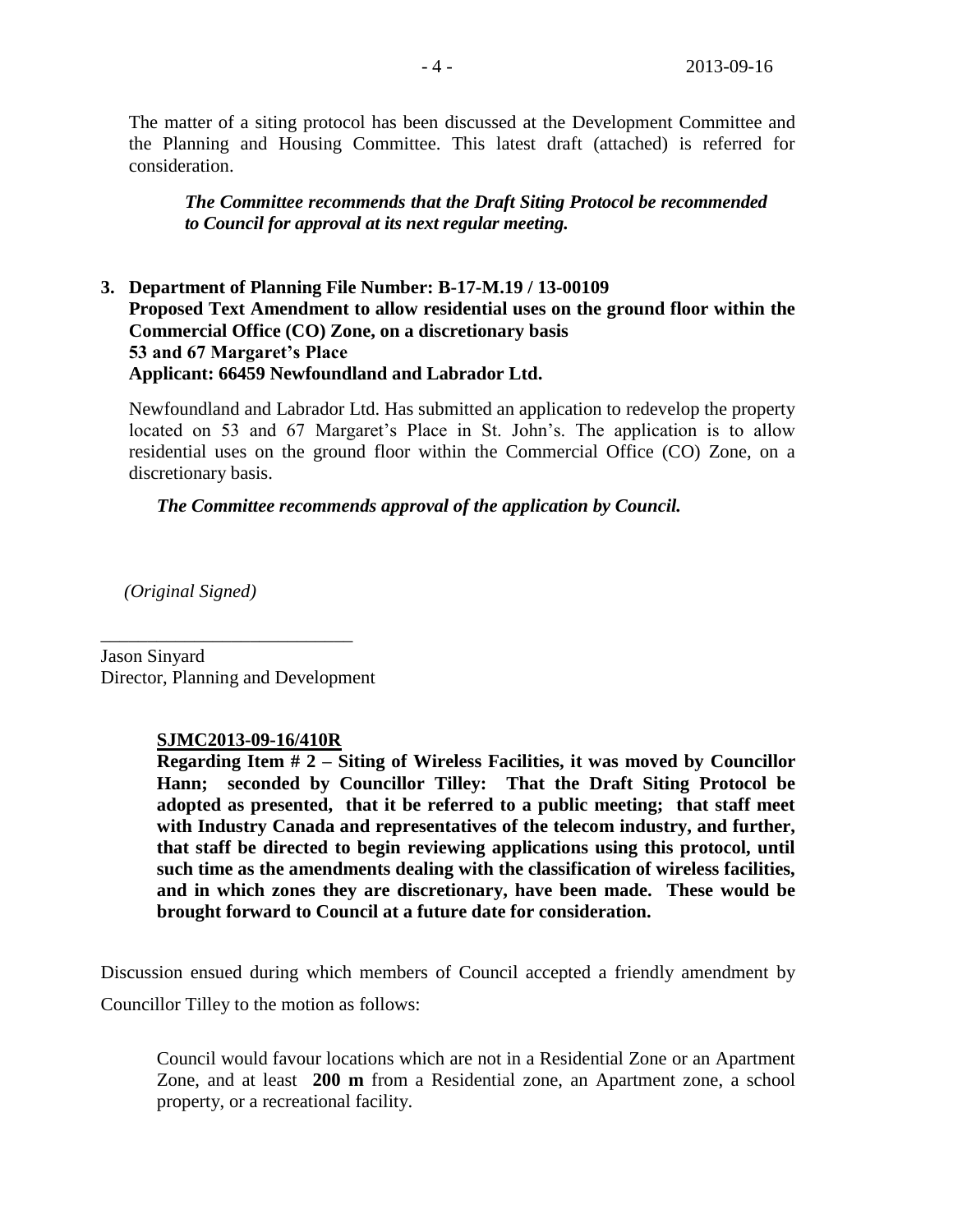During discussion. Councillor Hickman suggested that staff at some future date look at the possibility of including land owners/renters in this policy and review the tax regime for the land being leased.

**Following discussion, the amended motion being put was unanimously carried.**

### **SJMC2013-09-16/411R**

**It was then moved by Councillor Tilley; seconded by Councillor Hann: That the City indicate to Bell Mobility that their proposal to build a cell tower on McLoughlan Street is unacceptable, and that they be asked to find an alternate site for the proposed tower.**

**The motion being put was unanimously carried.**

### **SJMC2013-09-16/412R**

**Regarding Item # 1 – Ladysmith Drive, East Side Proposed Rezoning, it was moved by Councillor Hann; seconded by Councillor Hickman: That the Committee's recommendation of deferral of the proposed rezoning be accepted.**

Councillor Hanlon spoke against the motion and asked that the development be allowed to continue, noting that the INST Zone was put in place for future school or institutional use ; however, the Eastern School District have since advised they do not require this land. Other members of Council felt that as part of having a complete neighbourhood with different land uses within easy walking distance it would be wise to explore other possible institutional uses before rezoning it.

**Following discussion , the motion being put was carried with Councillors Hanlon and Tilley dissenting.**

### **SJMC2013-09-16/413R**

**Regarding Item #3, 52 and 62 Margaret's Place, it was moved by Councillor Hann, seconded by Councillor Breen: That the Committee's recommendation of approval be accepted.**

**The motion being put was unanimously carried.**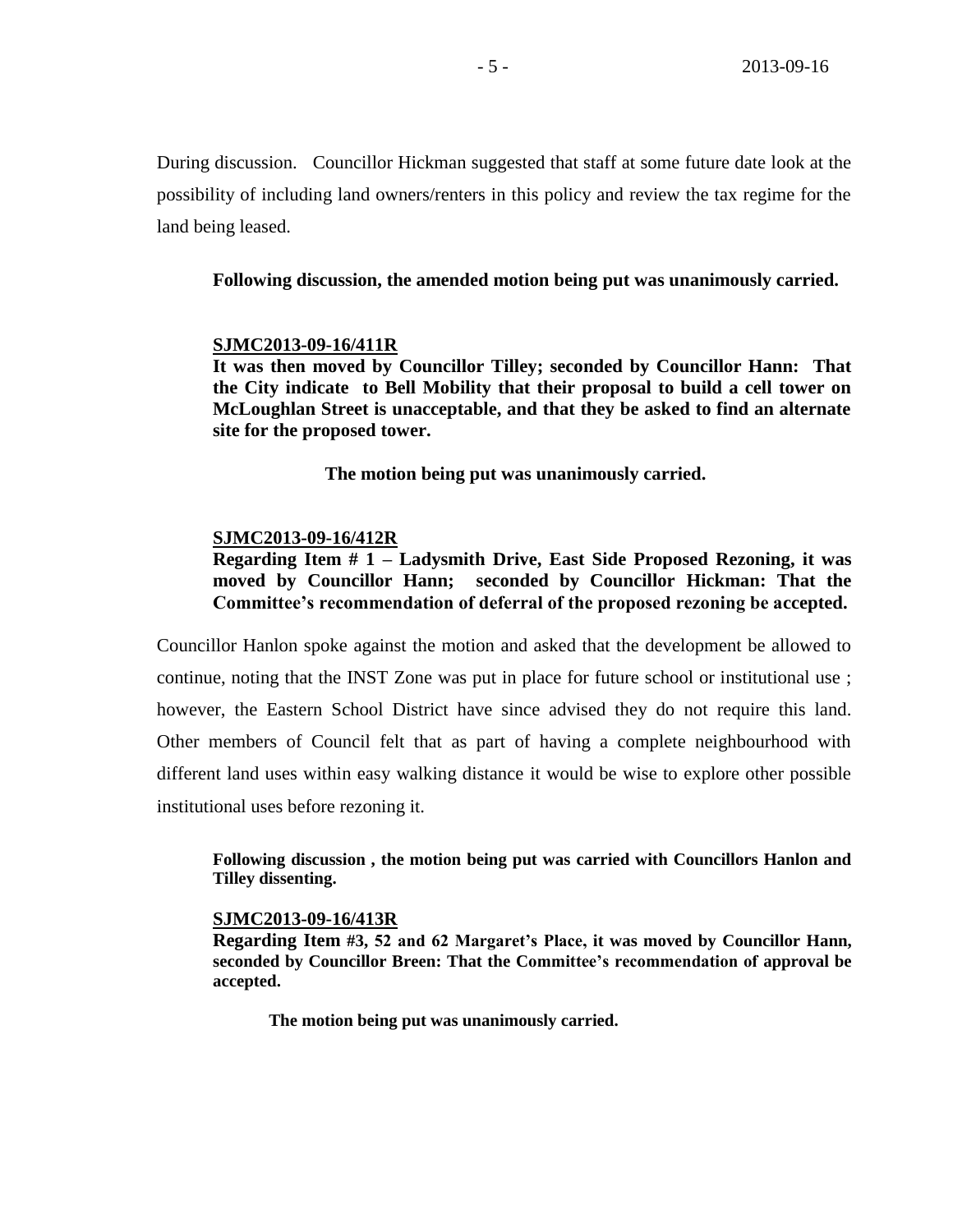### **Nomenclature Committee Report**

**Council considered the following Nomenclature Committee Report:** 

| Date: | September 13th, 2013                                |
|-------|-----------------------------------------------------|
| To:   | <b>His Worship the Mayor and Members of Council</b> |
| From: | <b>Nomenclature Committee</b>                       |
| Re:   | <b>Committee Recommendations</b>                    |

**Council approval is requested for the following Street name:**

# **Southlands Development Areas 3 & 4 – Stage 5 (44 lots) Fairview Investments Limited (Ward 5)**

*1. Cherrybark Crescent*

## **SJMC2013-09-16/414R**

**It was moved by Councillor Collins: seconded by Councillor Breen: That the Committee's recommendation be approved.**

**The motion being put was unanimously carried.**

### **Nomenclature Committee Report**

Council considered the following Nomenclature Committee Report dated September  $16<sup>th</sup>$ ,  $2013:$ 

**Date: September 16 th, 2013 To: His Worship the Mayor and Members of Council From: Nomenclature Committee Re: Committee Recommendations**

**Council approval is requested for the following Street names:**

## **Coventry Terrace Subdivision ( 53 Lots)**

**1. Daimler Street 2. Willenhall Place**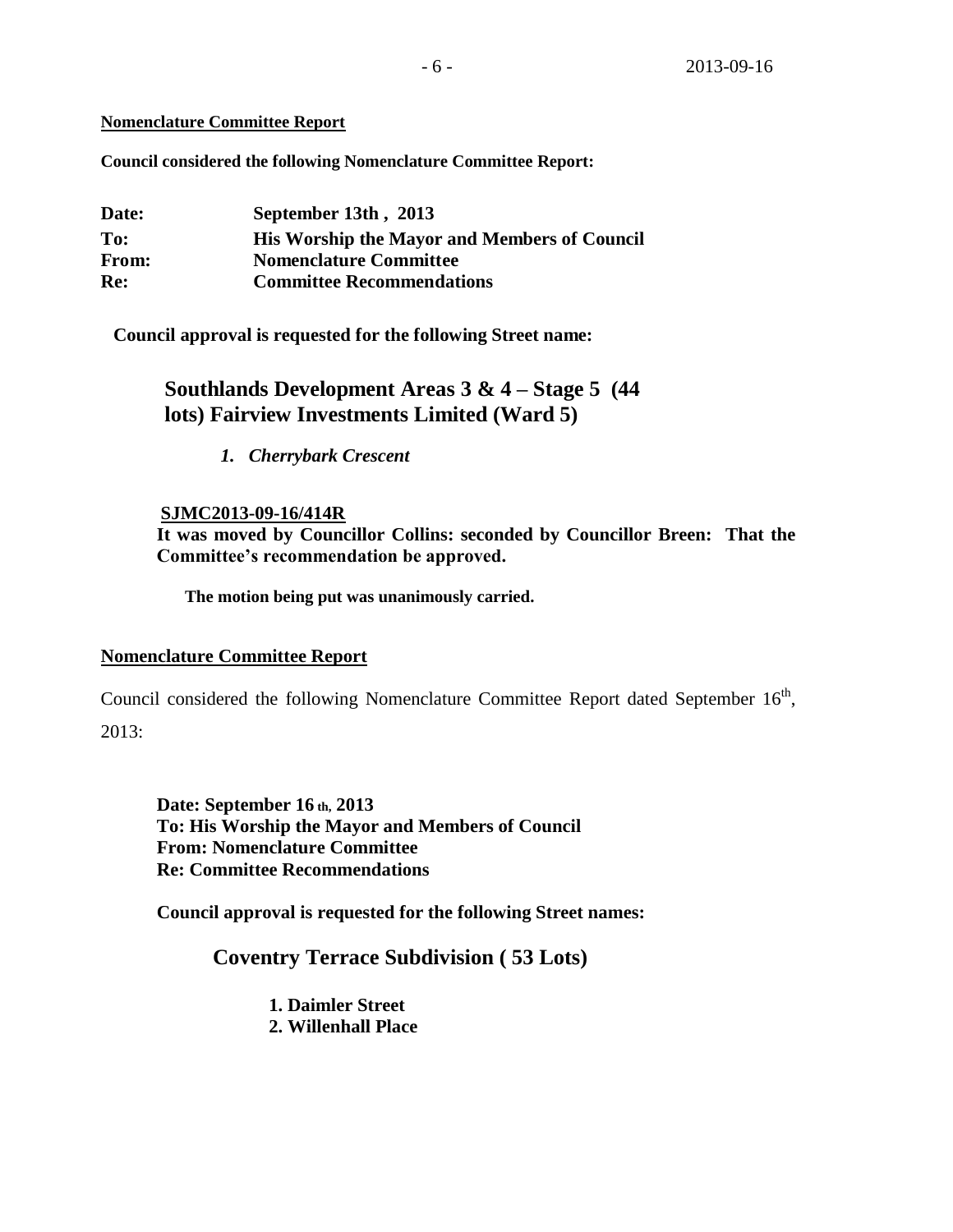## **SJMC2013-09-16/415R**

## **It was moved by Councillor Tilley; seconded by Councillor Breen: That the Committee's recommendations be approved.**

## **The motion being put was unanimously carried.**

### **Development Permits**

Council considered as information the following Weekly Development Permits for the period September 6, 2013 to September 12, 2013:

#### **DEVELOPMENT PERMITS LIST DEPARTMENT OF PLANNING, DEVELOPMENT AND ENGINEERING FOR THE PERIOD OF September 6, 2013 TO September 12, 2013**

| Code       | Applicant                  | Application                                                  | Location          | Ward | Development<br><b>Officer's Decision</b> | Date     |
|------------|----------------------------|--------------------------------------------------------------|-------------------|------|------------------------------------------|----------|
| <b>COM</b> | <b>Avalon Mall</b>         | <b>Waste Enclosure</b>                                       | 48 Kenmount Road  | 4    | Approved                                 | 13-09-06 |
| <b>RES</b> |                            | Demolition & Rebuild<br>Single<br>Detached<br>of<br>Dwelling | 9 Morris Avenue   | 2    | Approved                                 | 13-09-11 |
| <b>COM</b> | Murphy's<br>Service Centre | Parking<br>Lot<br>Improvements                               | 155 Empire Avenue | 4    | Approved                                 | 13-09-12 |
|            |                            |                                                              |                   |      |                                          |          |
|            |                            |                                                              |                   |      |                                          |          |
|            |                            |                                                              |                   |      |                                          |          |

| $\star$      | <b>Code Classification:</b><br><b>RES</b> - Residential<br><b>INST</b><br>- Institutional<br><b>COM - Commercial</b><br>- Industrial<br><b>IND</b><br>AG - Agriculture<br>OТ<br>- Other                                   |
|--------------|---------------------------------------------------------------------------------------------------------------------------------------------------------------------------------------------------------------------------|
| $\star\star$ | This list is issued for information purposes only. Applicants have been advised in<br>writing of the Development Officer's decision and of their right to appeal any decision<br>to the St. John's Local Board of Appeal. |

**Gerard Doran Development Officer Department of Planning**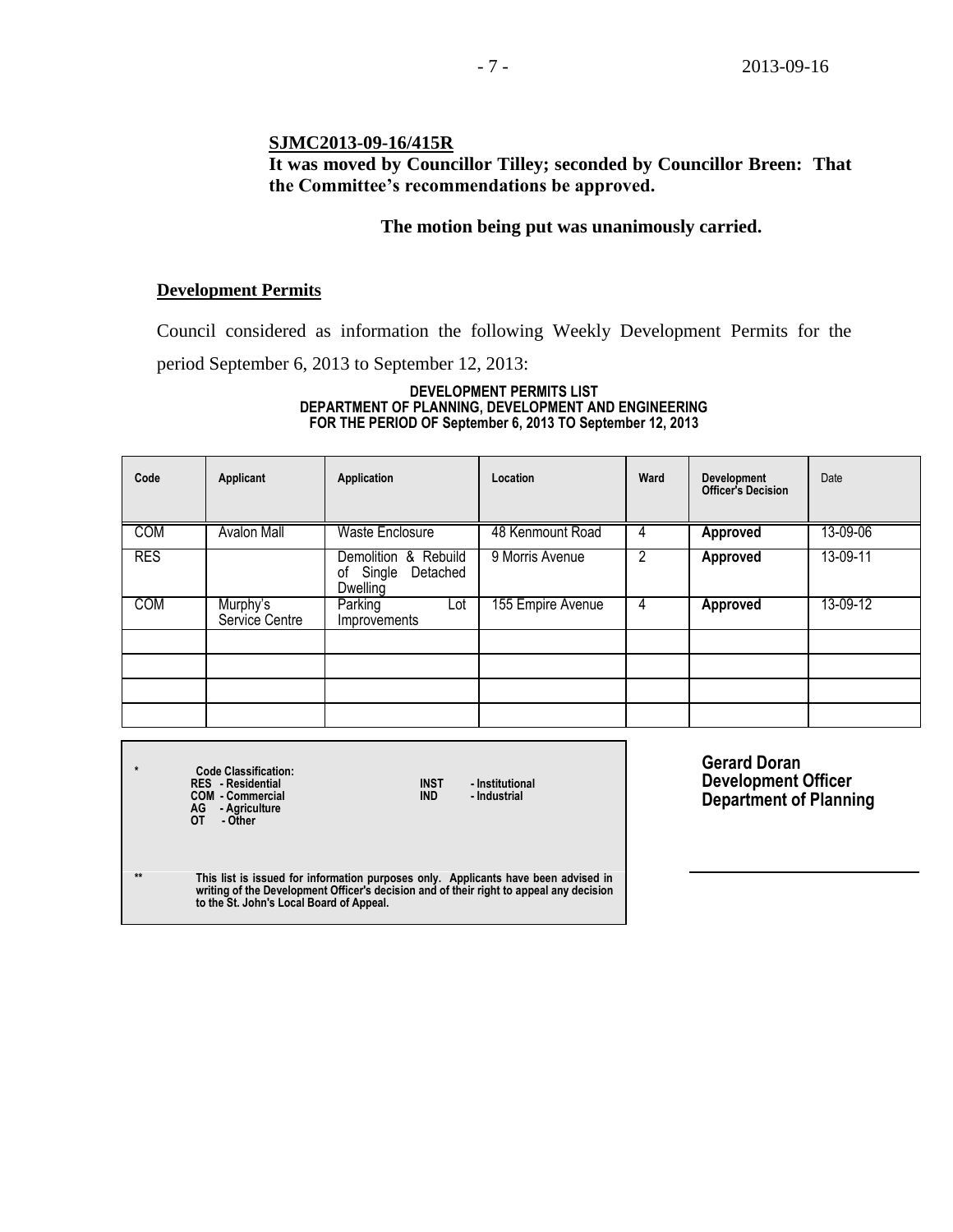### **Building Permits List – September 16 2013**

## **SJMC2013-09-16/416R**

**It was decided on motion of Councillor Tilley; seconded by Councillor Breen: That the recommendation of the Deputy City Manager, Planning, Development & Engineering with respect to the following building permits, be approved:**

## **Building Permits List Council's September 16, 2013 Regular Meeting**

| Permits Issued: | 2013/09/05 To 2013/09/11 |
|-----------------|--------------------------|
|                 |                          |

#### **CLASS: COMMERCIAL**

| Co | Office               |
|----|----------------------|
| Nc | Accessory Building   |
| Sn | Communications Use   |
| Sn | Retail Store         |
| Sn | Office               |
| Ms | Commercial School    |
| Sn | Commercial Garage    |
| Sn | Eating Establishment |
| Co | Office               |
| Rn | Mixed Use            |
| Rn | Office               |
| Sw | Parking Lot          |
| Sw | Parking Lot          |
| Rn | Office               |
| Cr | Commercial School    |
|    |                      |

This Week \$ 237,100.00

**Class: Industrial**

This Week \$ .00

#### **Class: Government/Institutional**

| 101 Torbay Road    | Ms Church             |
|--------------------|-----------------------|
| Harbour Dr.-Pier 9 | Nc Accessory Building |

This Week \$ 160,500.00

#### **Class: Residential**

| 37 Baird Pl               | Nc  | Patio Deck                |
|---------------------------|-----|---------------------------|
| 301 Bay Bulls Rd          | Nc  | Accessory Building        |
| 16 Blackall Pl            | Nc. | Accessory Building        |
| 3 Chester Pl              | Nc  | Accessory Building        |
| 52 Cypress St             | Nc  | Accessory Building        |
| 14 Douglas St Lot 253     | Nc  | Single Detached & Sub.Apt |
| 101 Doyle's Rd            | Nc  | Accessory Building        |
| 34 Dunkerry Cres          | Nc. | Accessory Building        |
| 38 Dunkerry Cres, Lot 271 | Nc  | Single Detached Dwelling  |
| 56 Dunkerry Cres Lot 262  | Nc  | Accessory Building        |
|                           |     |                           |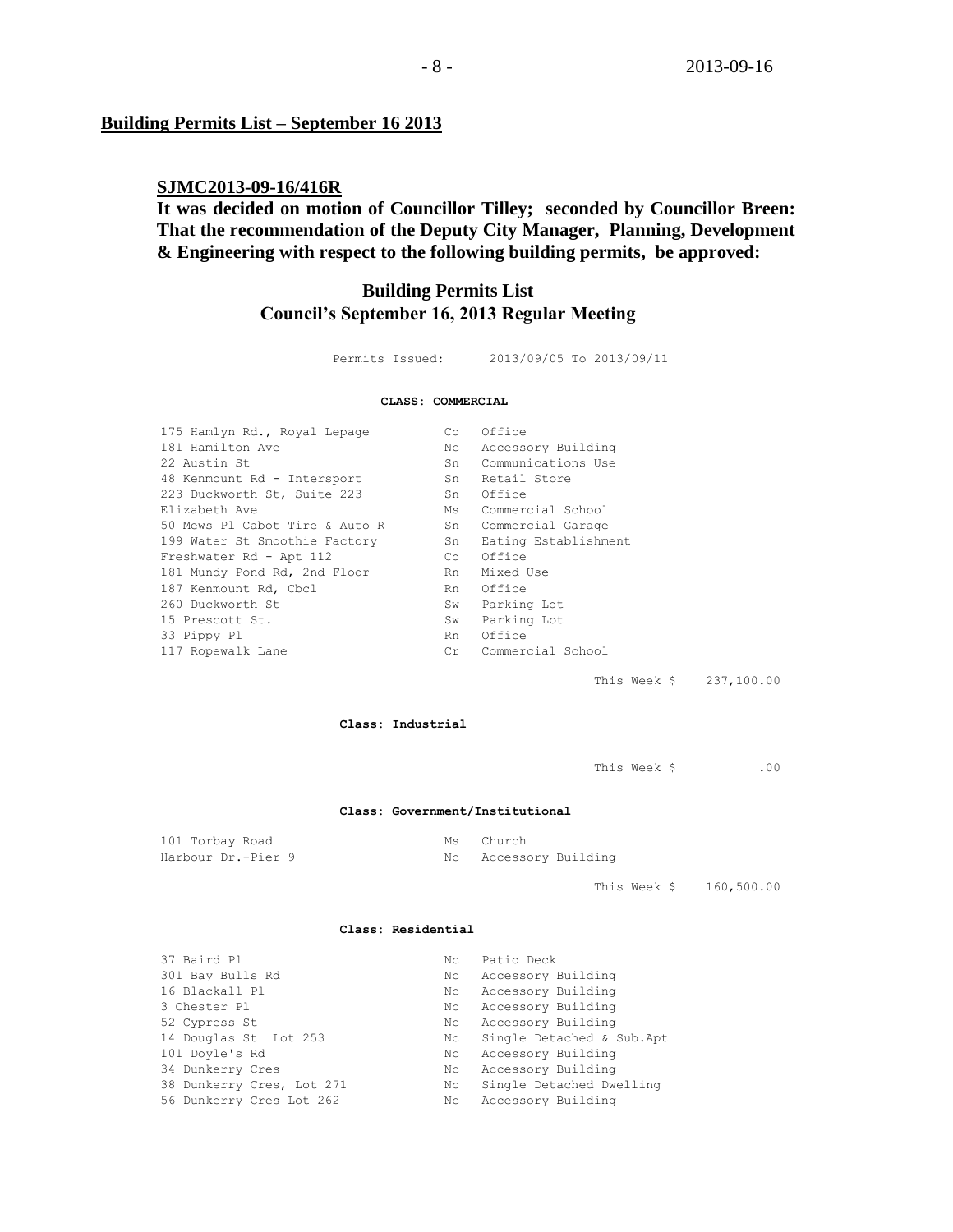63 Durdle Dr Nc Accessory Building 24 Exmouth St Nc Patio Deck 8 Fallowtree Pl Nc Fence 61 Feild St No Gingle Detached & Sub.Apt 12 Gerard Pl No Recessory Building 16 Gibbon Pl, Lot 15 Nc Single Detached Dwelling 20 Gibbon Pl, Lot 13 Nc Single Detached Dwelling 18 Glenlonan St(Retaining Wall Nc Fence 35-37 Hennessey's Line Nc Single Detached Dwelling 6 Ironwood Pl Nc Accessory Building 76 Lady Anderson St No Rence 83 Main Rd No No Fence 83 Main Rd No Recessory Building 66 Newfoundland Dr Nc Patio Deck 108 Old Pennywell Rd Nc Single Detached & Sub.Apt 56 Orlando Pl Lot 193 Nc Single Detached & Sub.Apt 42 Parsonage Dr Nc Accessory Building 42 Parsonage Dr Nc Fence 42 Parsonage Dr Nc Pence<br>
72 Airport Heights Dr Nc Patio Deck<br>
Nc Patio Deck 52 Rosalind St Nc Fence 12 Sequoia Dr, Lot 300 Nc Single Detached Dwelling 326 Stavanger Dr Nc Fence 18 Tigress St, Lot 617 Nc Single Detached & Sub.Apt 193 Waterford Bridge Rd Nc Accessory Building 207 Brookfield Rd Ex Single Detached Dwelling 10 Conway Cres Ex Single Detached Dwelling 36 Melville Pl **EX** Patio Deck 37 Parsonage Dr Ex Single Detached Dwelling 67 Wabush Pl Ex Single Detached & Sub.Apt 10 Central St **Rn** Single Detached Dwelling 12 Colonial St Rn Townhousing 65 Faulkner St Rn Single Detached Dwelling 15 Flavin St Rn Single Detached Dwelling 10 Kenai Cres **RAN Single Detached Dwelling** 18 Kenai Cres **Rn** Single Detached & Sub.Apt Rn Single Detached & Sub.Apt 39 Maunder's Lane 99 Maunder's Lane Rn Single Detached Dwelling<br>36 Melville Pl Merchand Rn Single Detached Dwelling 36 Melville Pl Rn Single Detached Dwelling 112 Newtown Rd Rn Single Detached Dwelling 48 O'reilly St Rn Single Detached Dwelling 63 Quidi Vidi Rd Rn Single Detached Dwelling 65 Rennie's Mill Rd Rn Single Detached & Sub.Apt 182 Waterford Bridge Rd and Rn Single Detached Dwelling 26 Winter Ave **Room Communist Communist Communist Communist Communist Communist Communist Communist Communist Communist Communist Communist Communist Communist Communist Communist Communist Communist Communist Communist Co** 119 Blue Puttee Dr Sw Single Detached Dwelling 35 Country Grove Pl<br>
35 Country Grove Pl<br>
33 Duckworth St<br>
31 Exmouth St<br>
31 Exmouth St<br>
33 Gountry Grove Pl<br>
33 Exmouth St<br>
33 Sw Single Detached Dwelling<br>
5 Glenlonan St<br>
36 Sw Single Detached Dwelling<br>
31 Exmouth St<br>
36 5 Glenlonan St Sw Single Detached Dwelling

Sw Single Detached Dwelling Sw Single Detached Dwelling 112 Old Petty Harbour Rd Sw Single Detached & Sub.Apt

This Week \$ 3,245,250.00

#### **Class: Demolition**

9 Morris Ave Dm Single Detached Dwelling

This Week \$ .00

This Week's Total: \$ 3,642,850.00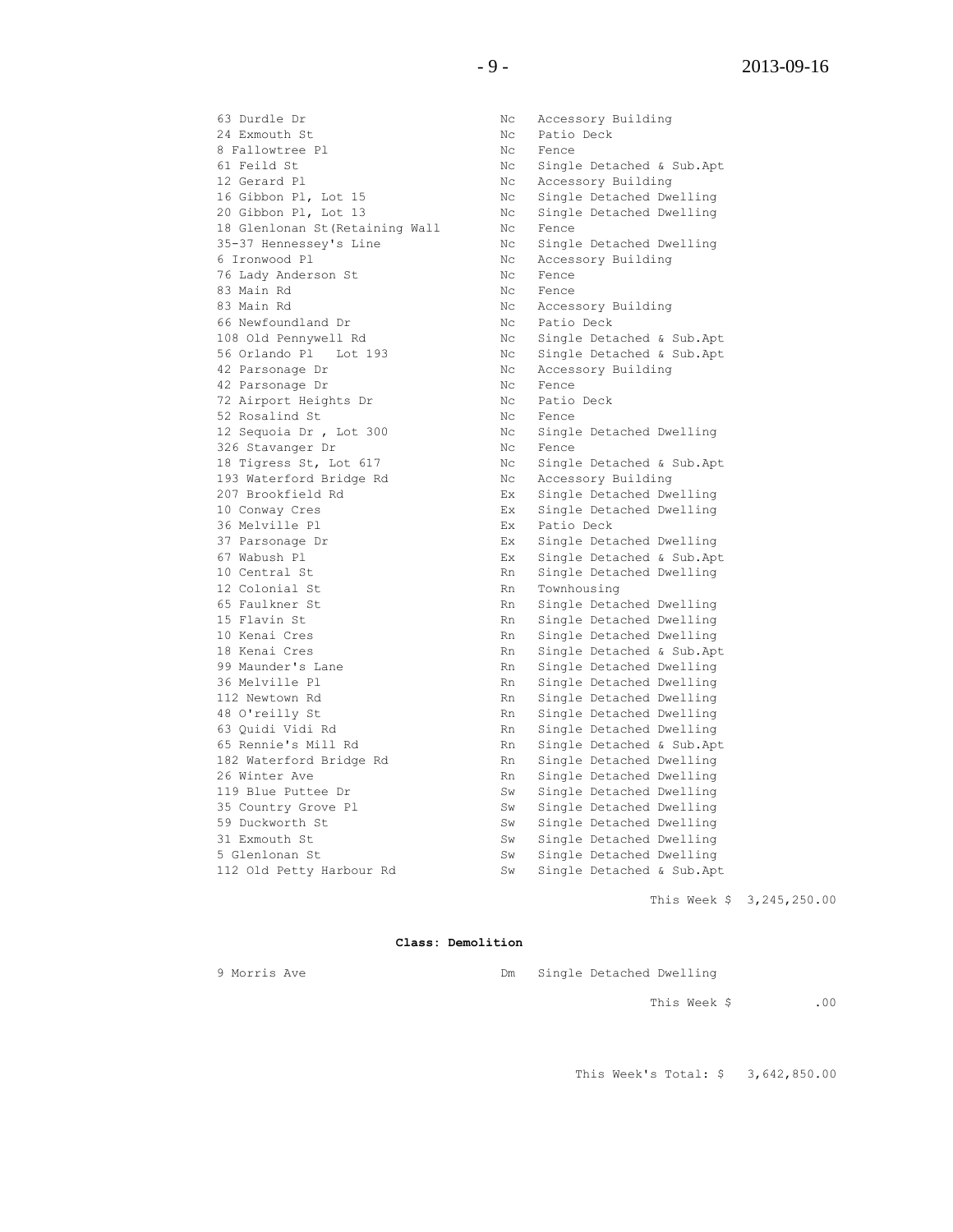Repair Permits Issued: 2013/09/05 To 2013/09/11 \$ 153,750.00

2 Beaumont Street – application for billboard was rejected due to Section 23(6) of the St. John's Sign By – Law.

#### Legend

- Co Change Of Occupancy Sn Sign
- Cr Chng Of Occ/Renovtns Ms Mobile Sign
- Ex Extension Cc Chimney Construction
- Nc New Construction Cd Chimney Demolition
- Oc Occupant Change The Dv Development File
- Rn Renovations **William William William Renovations**
- Sw Site Work **Demolition**
- Ti Tenant Improvements
- 
- 
- 
- 
- 

| YEAR TO DATE COMPARISONS                                |                  |                  |                       |
|---------------------------------------------------------|------------------|------------------|-----------------------|
| September 16, 2013                                      |                  |                  |                       |
|                                                         |                  |                  |                       |
| TYPE                                                    | 2012             | 2013             | $\%$ VARIANCE $(+/-)$ |
| Commercial                                              | \$156,900,000.00 | \$70,500,900.00  | $-55$                 |
| Industrial                                              | \$3,600,100.00   | \$131,000.00     | $-96$                 |
| Government/Institutional                                | \$15,500,500.00  | \$72,000,000.00  | 365                   |
| Residential                                             | \$137,000,100.00 | \$117,500,300.00 | $-14$                 |
| Repairs                                                 | \$3,800,500.00   | \$3,700,200.00   | $-3$                  |
| Units $(1 \t s \t 2$<br>Housing<br>Family<br>Dwellings) | 456              | 332              |                       |
| TOTAL                                                   | \$316,801,656.00 | \$263,832,732.00 | $-17$                 |

Respectfully Submitted,

David Blackmore, R.P.A. Deputy City Manager – Planning, Development & Engineering

### **Payrolls and Accounts**

### **SJMC2013-09-16/417R**

**It was decided on motion of Councillor Tilley; seconded by Councillor Breen: That the following Payrolls and Accounts for the week ending September 12th , 2013 be approved:**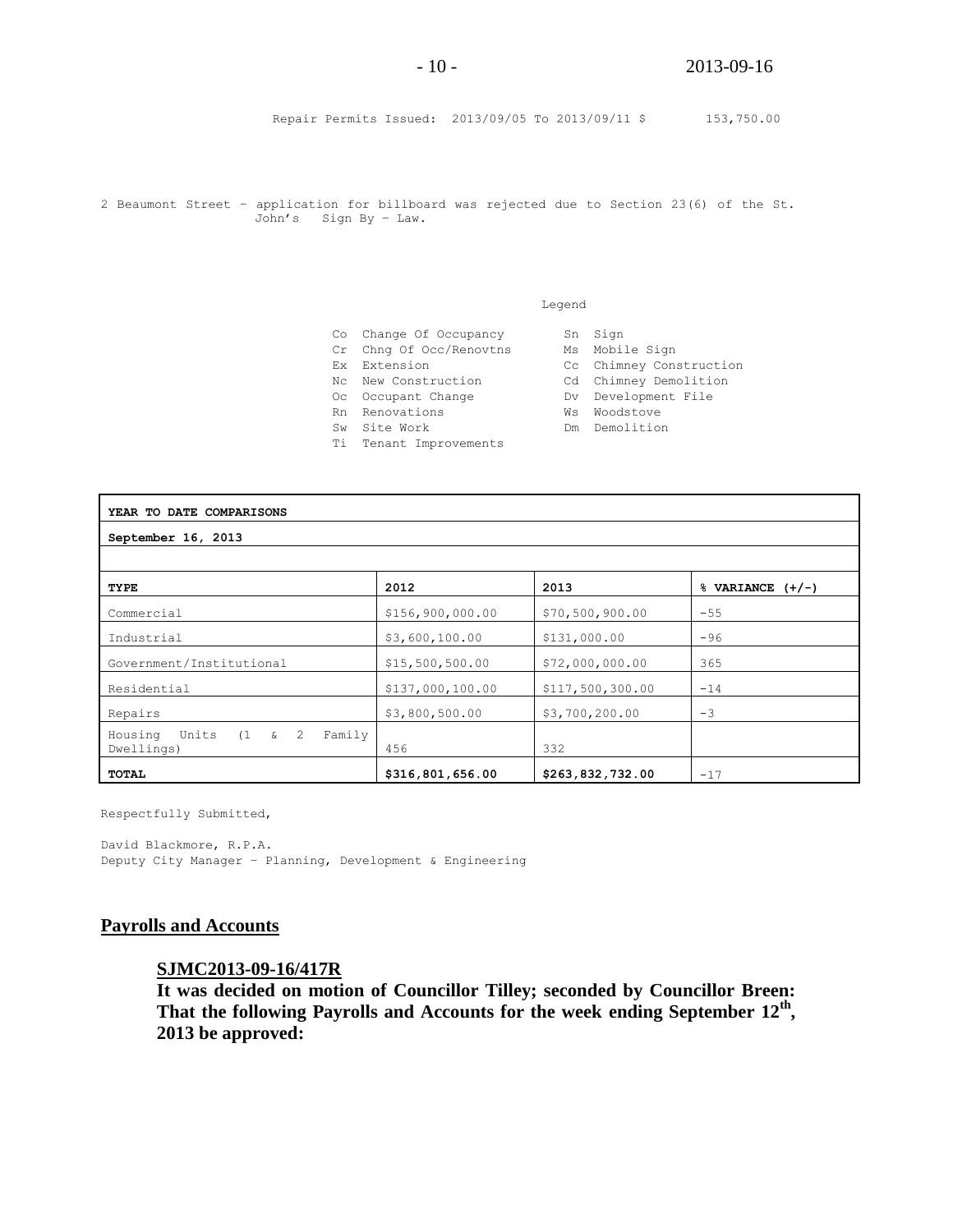### **Weekly Payment Vouchers For The Week Ending September 12, 2013**

**Payroll**

| <b>Public Works</b>              | 412,323.91<br>S.  |
|----------------------------------|-------------------|
| <b>Bi-Weekly Administration</b>  | \$806,917.32      |
| <b>Bi-Weekly Management</b>      | \$748,071.32      |
| <b>Bi-Weekly Fire Department</b> | 600,443.14<br>\$. |
| <b>Accounts Payable</b>          | \$6,147,319.18    |
|                                  |                   |

#### **Total: \$ 8,715,074.84**

### **Tender**

- 1. Tender Water Transmission Main Replacement Blackmarsh Road to Topsail Road
- 2. Pine Bud Place- Water & Sewer Upgrade
- 3. Tender Bay Bulls Road Street Upgrading Phase 2 (Royal Oak Drive to Bay Bulls Road)
- 4. Tender Tender Skate Park Equipment 2013079
- 5. Compu-Spread Parts

## **SJMC2013-09-16/418R**

**It was decided on motion of Councillor Tilley; seconded by Councillor Breen: That recommendations of the Director of Engineering and the Deputy City Manager of Corporate Services be approved and the tenders awarded as follows:**

- **1. Pyramid Construction Ltd. @ \$1,800,501.32**
- **2. Pyramid Construction Ltd. @ \$1,621,883.35**
- **3. Weir's Construction @ \$1,930,506.41**
- **4. Canadian Ramp Company @ \$51,221.81 – taxes extra**
- **5. Bosch Rexroth Canada Corp. @ \$44,069.74**

### **Notice of Motion**

Councillor Breen gave the following Notice of Motion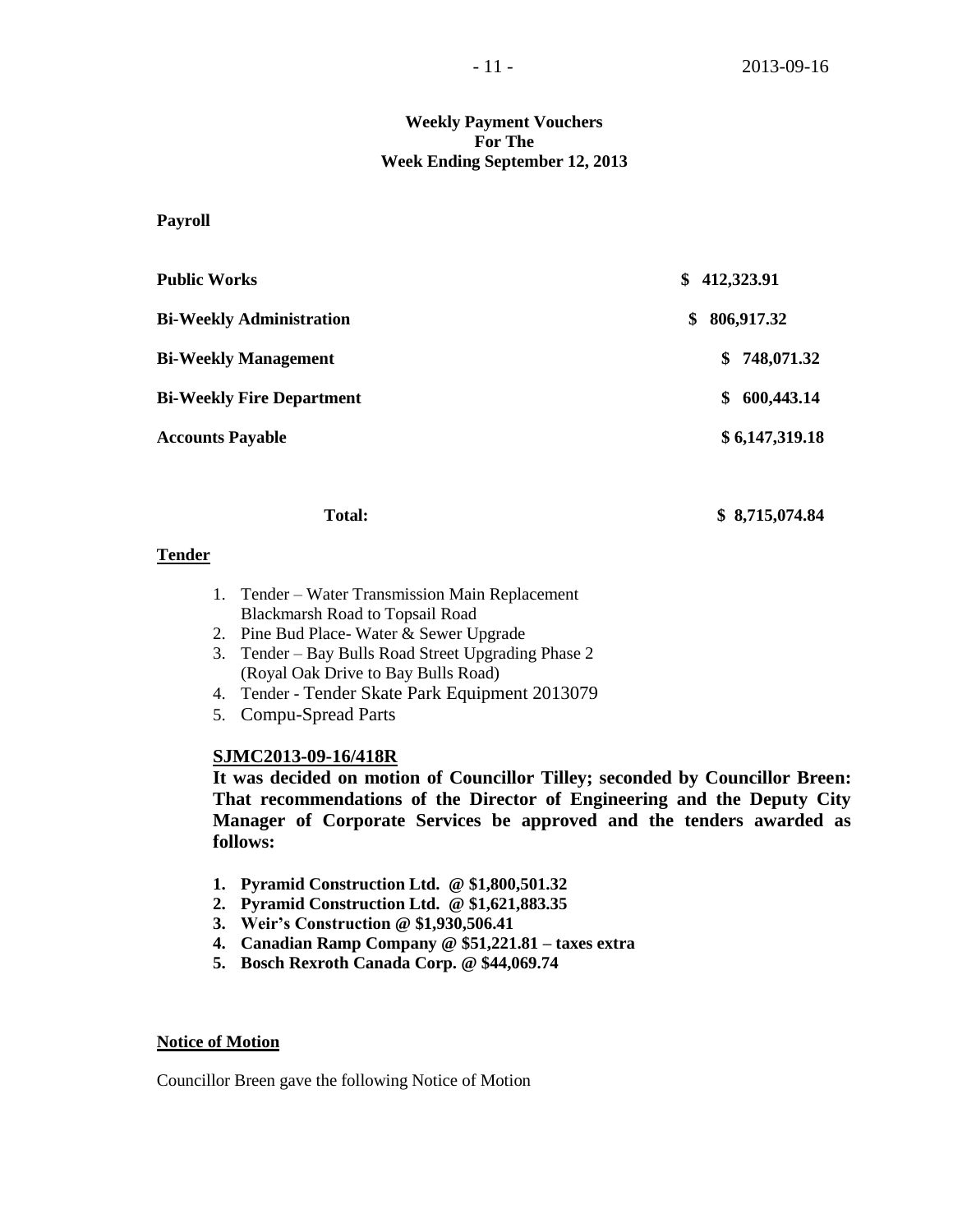**TAKE NOTICE that I will at the next regular meeting of the St. John's Municipal Council move to enact an amendment to the St. John's Commercial Property Tax By-Law so as to provide for vacancy relief where the tenant of leased premises is exempt from municipal taxation by virtue of provincial or federal legislation.**

# **DATED at St. John's, NL this 16th day of September, 2013**

### **Notice of Motion**

Deputy Mayor Duff gave the following Notice of Motion

**TAKE NOTICE that I will at the next Regular Meeting of Council move a motion to introduce a ByLaw to exempt the O'Brien Farm Foundation from municipal property tax.**

**Dated at St. John's this 16th day of September, 2013**

### **Curbside Leaf Collection Pilot Project**

Council considered a memorandum dated September 12, 2013 from the Deputy City Manager, Public Works along with a background report from Mr. Steve Colford on a proposed curbside leaf collection project.

### **SJMC2013-09-16/419R**

**It was moved by Councillor O'Leary; seconded by Councillor Breen: That the pilot curbside leaf collection program be deferred and referred to the Public Works Committee for discussion.** 

His Worship the Mayor felt that the program should not be implemented until next year to allow an opportunity to educate the general public.

**Following discussion, the motion being put was carried with His Worship the Mayor dissenting.**

### **92 Bay Bulls Road**

Council considered a memorandum dated September 11, 2013 from the City Solicitor regarding the above noted.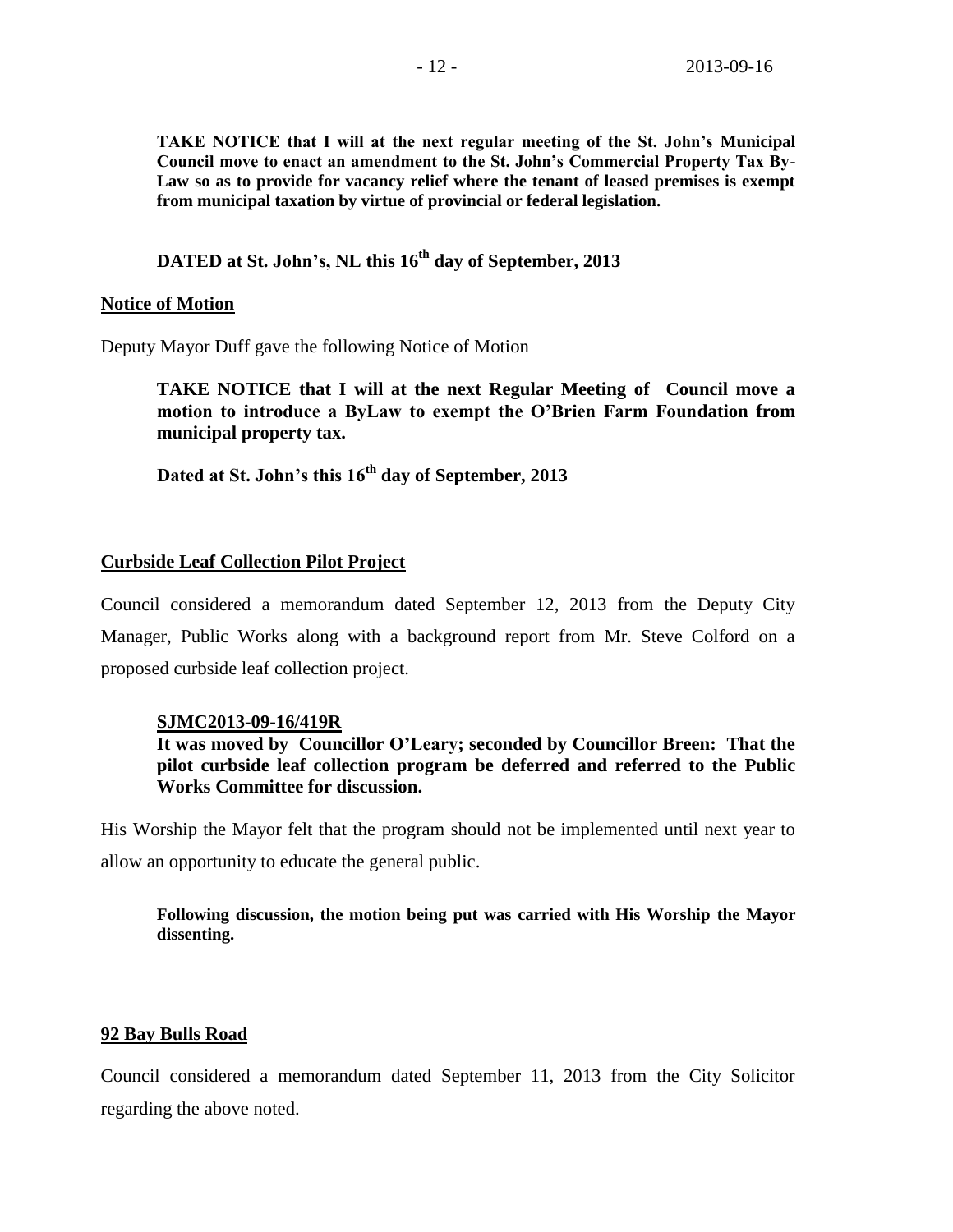## **SJMC2013-09-16/420R**

**It was moved by Councillor Collins; seconded by Councillor Hanlon: That Notice of Expropriate be executed for land required by the City from 92 Bay Bulls Road for street upgrading.**

**The motion being put was unanimously carried.**

## **Kiwanis Street, 59973 Newfoundland & Labrador Limited**

Council considered a memorandum dated September 11, 2013 from the City Solicitor regarding the above noted.

### **SJMC2013-09-16/421R**

**It was moved by Councillor Collins; seconded by Councillor Hanlon: That Notice of Expropriation be executed for land required by the City from 59973 Newfoundland & Labrador Limited for construction of Kiwanis Street.**

**The motion being put was unanimously carried.**

**Letter to His Worship the Mayor dated September 6, 2013 from Alexander (Sandy) Roche, Treasurer, Rotary Club of Waterford Valley Re: Requests to Council from the Rotary Club\_\_\_\_\_\_\_\_\_\_\_\_\_\_\_\_\_\_\_\_\_\_** 

Council considered the above noted letter to His Worship the Mayor

### **SJMC2013-09-16/422R**

**It was moved by Councillor O'Leary; seconded by Councillor Breen: That the City in conjunction with the City of Mount Pearl and the Town of Paradise proceed with the following:**

- **a. The creation of an inter-municipal body which would require the relevant officials of the three municipalities to come together on a regular basis to deliberate on the health of the Waterford River and to maximize the opportunity for a more coordinated approach to planning and developments throughout the river system;**
- **b. A study which would assess how the health of the river has fared over time; enumerate and prioritize the factors that currently affect or will likely affect the health of the river and identify possible mitigating remedial actions with order of magnitude cost estimates;**